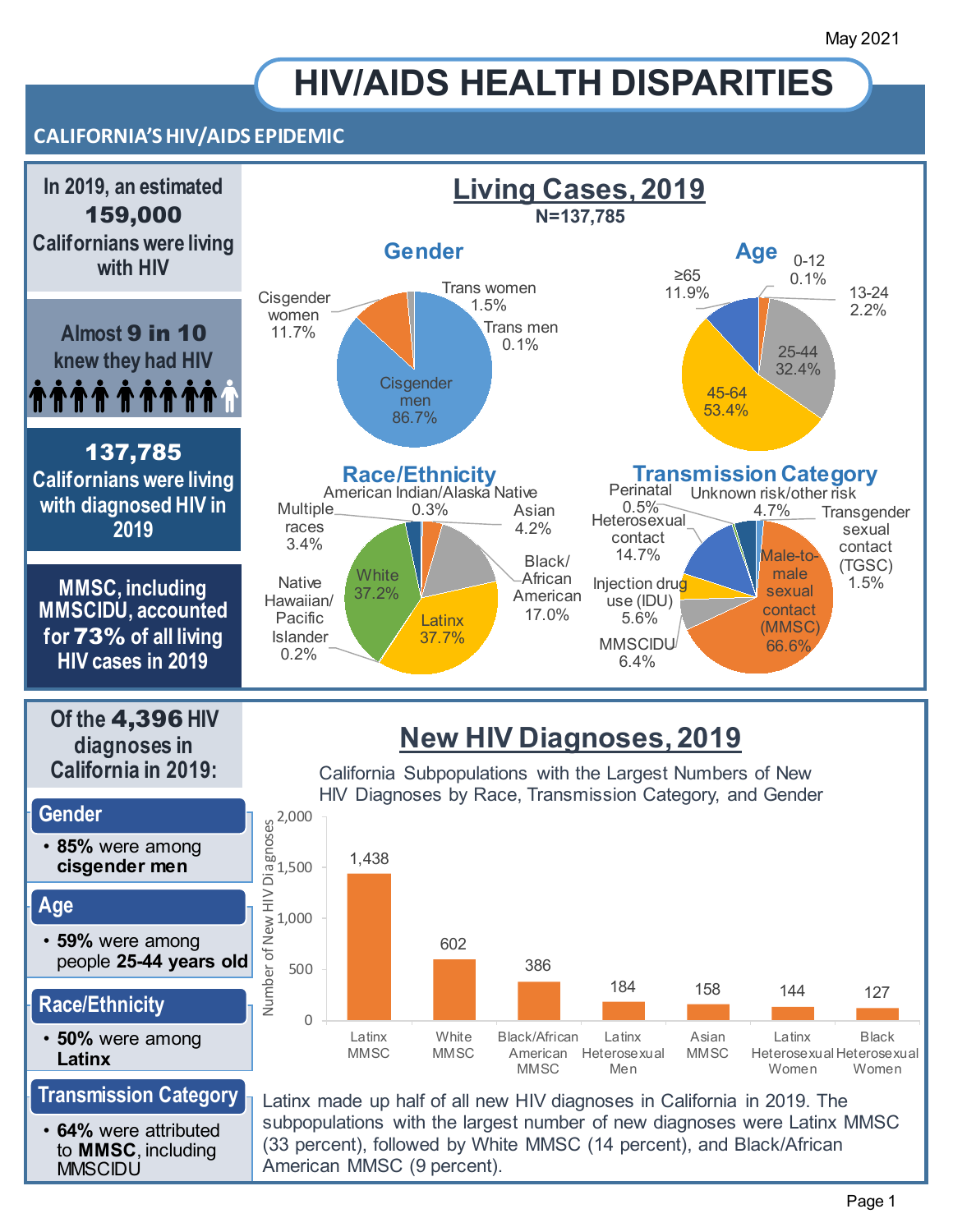## **Rates of New HIV Diagnoses**

Black African Americans are the most disproportionately affected by HIV with rates 3.8 times higher than Whites among men and 6.9 times higher among women. Latinx are also disproportionately affected by HIV with rates of new HIV diagnoses 1.9 times higher than Whites among men and 1.3 times higher among women. Compared to women, men are disproportionately affected by HIV. Although rates for transgender people are not available due to unavailability of population denominators, evidence suggests that transgender people are disproportionately affected by HIV.



#### **Rate of New HIV Diagnoses by Race and Gender, California 2019**

# **Transmission Categories**

### **Health Outcomes by Transmission Category**

In 2019, linkage to care within one month of diagnosis was similar across transmission categories, but viral suppression varied widely. The highest viral suppression was among MMSC and the lowest was among people with transmission via IDU, especially men IDU.

### **Linkage to Care and Viral Suppression by Transmission Category, California 2019**



LTC in 30 days Viral Suppression in 6 months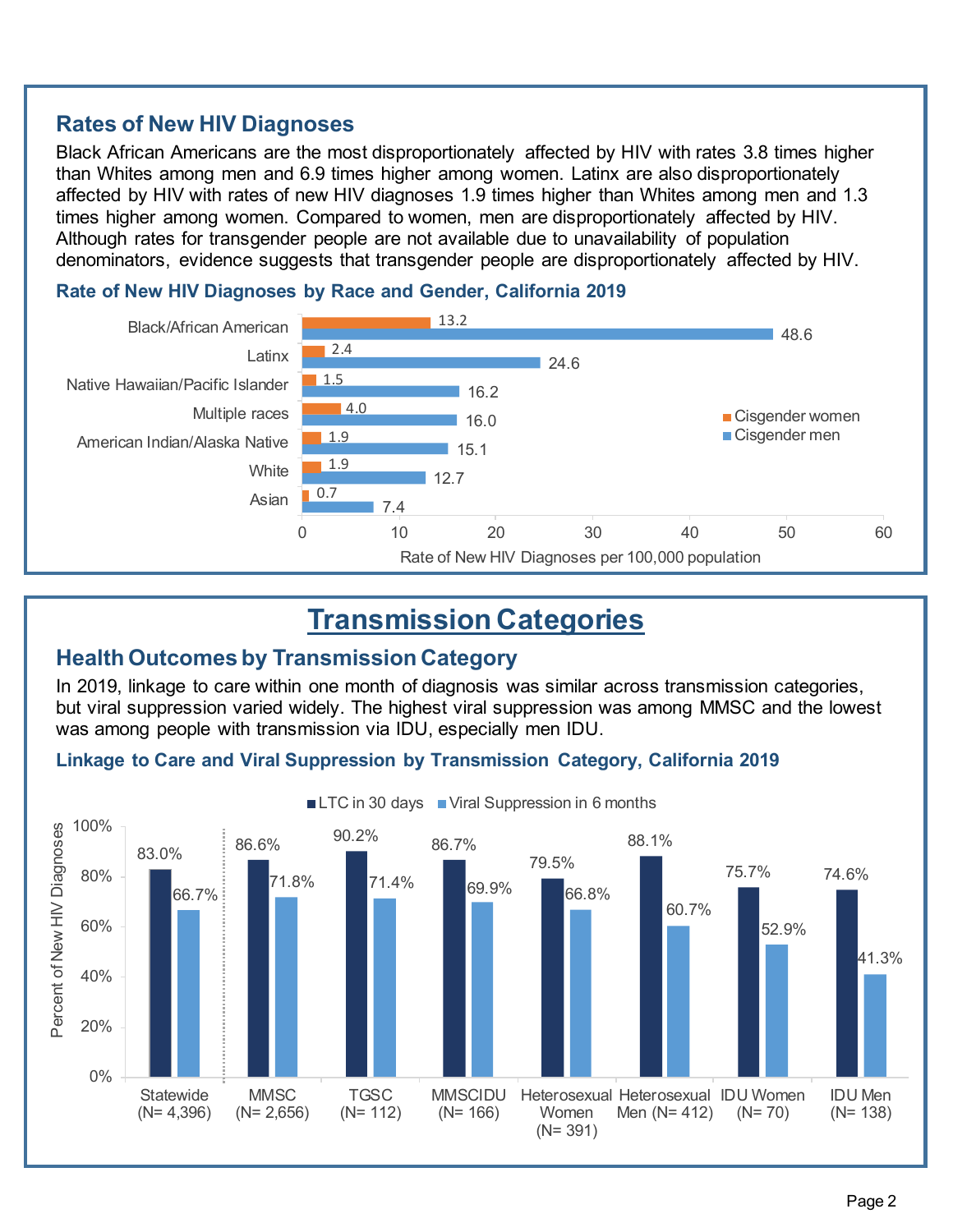# **Male-to-Male Sexual Contact**

# **Rate Trends of New HIV Diagnoses by Race/Ethnicity for MMSC**

From 2010 to 2019, the rates of new HIV diagnoses for MMSC of all race/ethnicities declined. Black/African American MMSC had the highest rates of new HIV diagnoses among all race/ethnicity groups. Whites had the highest percent decrease of 47% from 15.5 new HIV diagnoses per 100,000 in 2010 to 8.2 in 2019.

#### **Rate of New HIV Diagnoses by MMSC by Race, California 2010-2019**



# **Rate Ratios of New HIV Diagnoses by Race/Ethnicity for MMSC**

In 2019, the rate of new HIV diagnoses among Black/African American MMSC was 3.9 times higher than White MMSC; Latinx MMSC was 2.2 times higher than White MMSC. From 2010 to 2019, racial/ethnic disparities for MMSC have increased for Black/African Americans and Latinx compared to Whites. While new HIV diagnoses rates for both African American and Latinx MMSC have decreased, the rates for White MMSC had greater declines, which contributed to the increasing disparities.



#### **Rate Ratios of New HIV Diagnoses in MMSC by Race, California 2010-2019**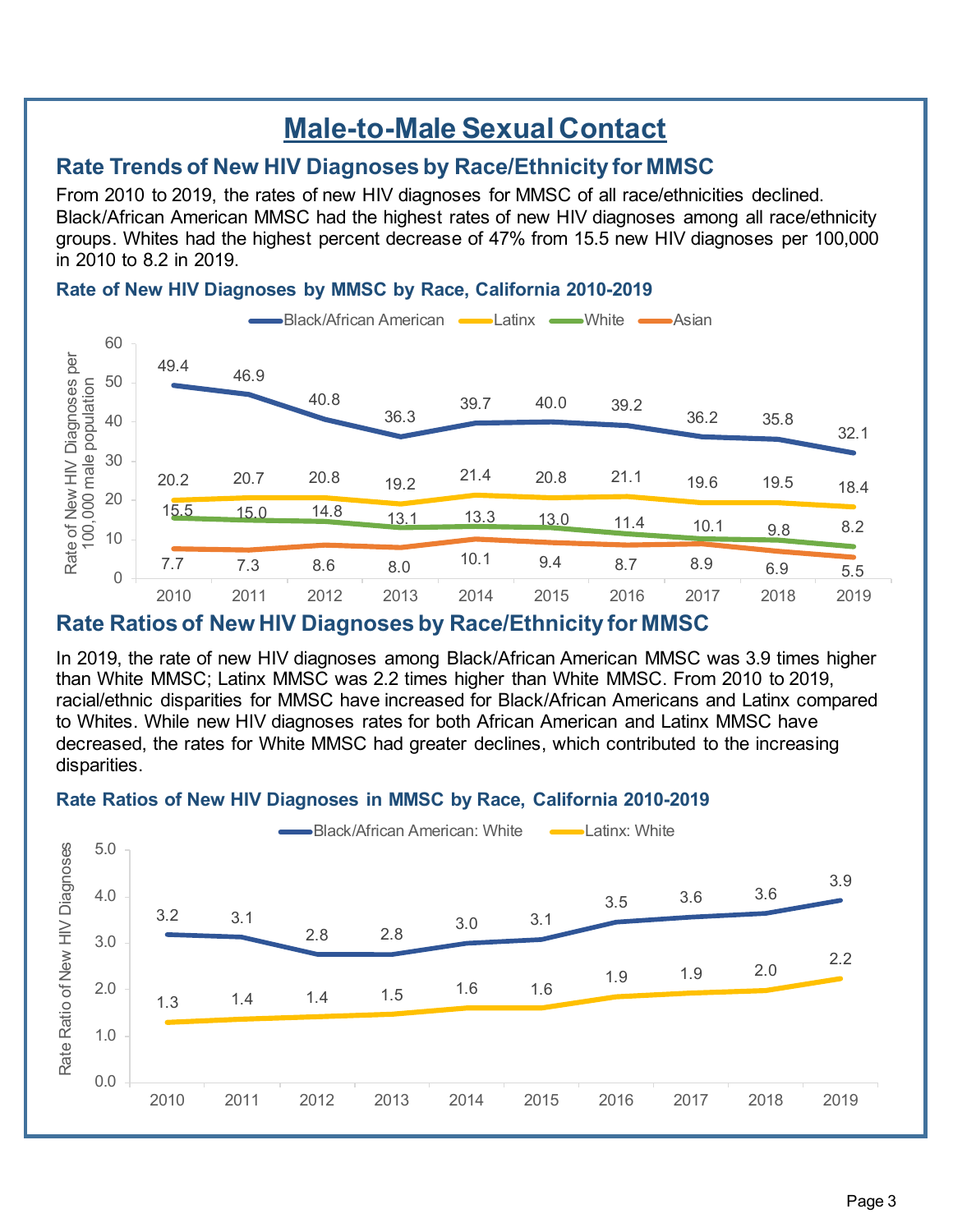# **Health Outcomes for MMSC**

Overall, health outcomes for MMSC are better than the statewide average, with all race/ethnicities above the statewide average except Black/African Americans. Asian MMSC had the highest viral suppression within six months of diagnosis at 79.7 percent. White and Latinx MMSC had similar viral suppression rates at 72.9 and 72.5, respectively.



#### **Linkage to Care and Viral Suppression for MMSC, California 2019**

## **Health Outcomes for MMSCIDU**

Viral suppression is lower for MMSCIDU compared to MMSC. Black/African American MMSCIDU had the lowest viral suppression within six months of diagnosis at 61.5 percent, which is lower than the statewide average.

#### **Linkage to Care and Viral Suppression for MMSCIDU, California 2019**

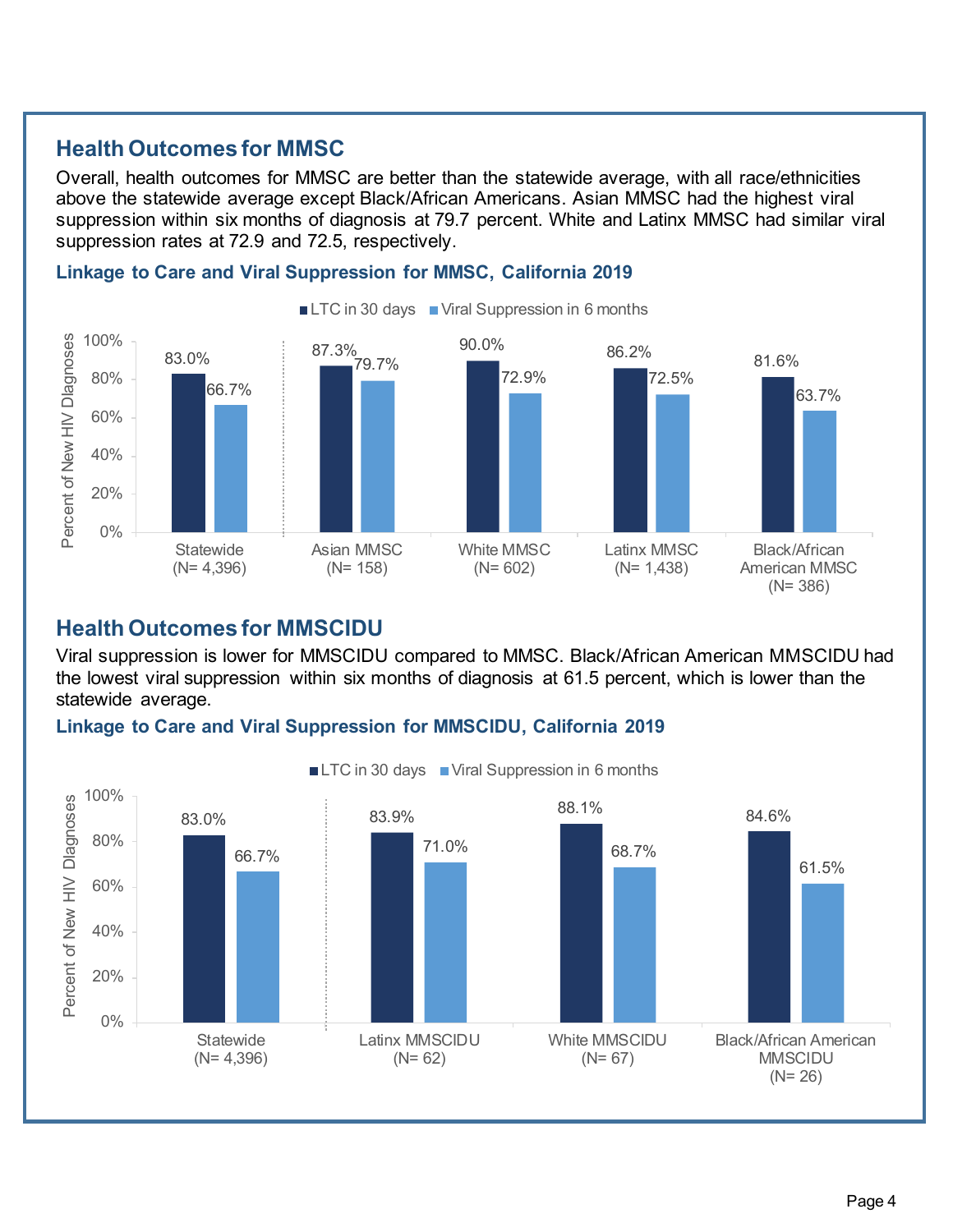# **Injection Drug Use**

## **Health Outcomes for IDU**

Health outcomes for people with IDU transmission risk are lower for all race/ethnicities compared to statewide. Viral suppression was especially low among White and Latinx men and linkage to care within one month of diagnosis was low among Black/African American men.

#### **Linkage to Care and Viral Suppression for Injection Drug Use, California 2019**



# **Gender**

**Women** 

# **Rates of New HIV Diagnoses among Women by Race/Ethnicity**

The pattern of disparity in new HIV diagnoses by race/ethnicity is similar in women, with Black/African Americans highly impacted and Latinx also disproportionately affected compared to White women. Although rates of new HIV diagnoses for transgender women are not available, national estimates indicate 14.1 percent of transgender women are living with HIV with Black/African American and Latinx transgender women being particularity vulnerable.<sup>1</sup>

#### **Rate of New Diagnoses in Women, California 2019 The rate among newly**

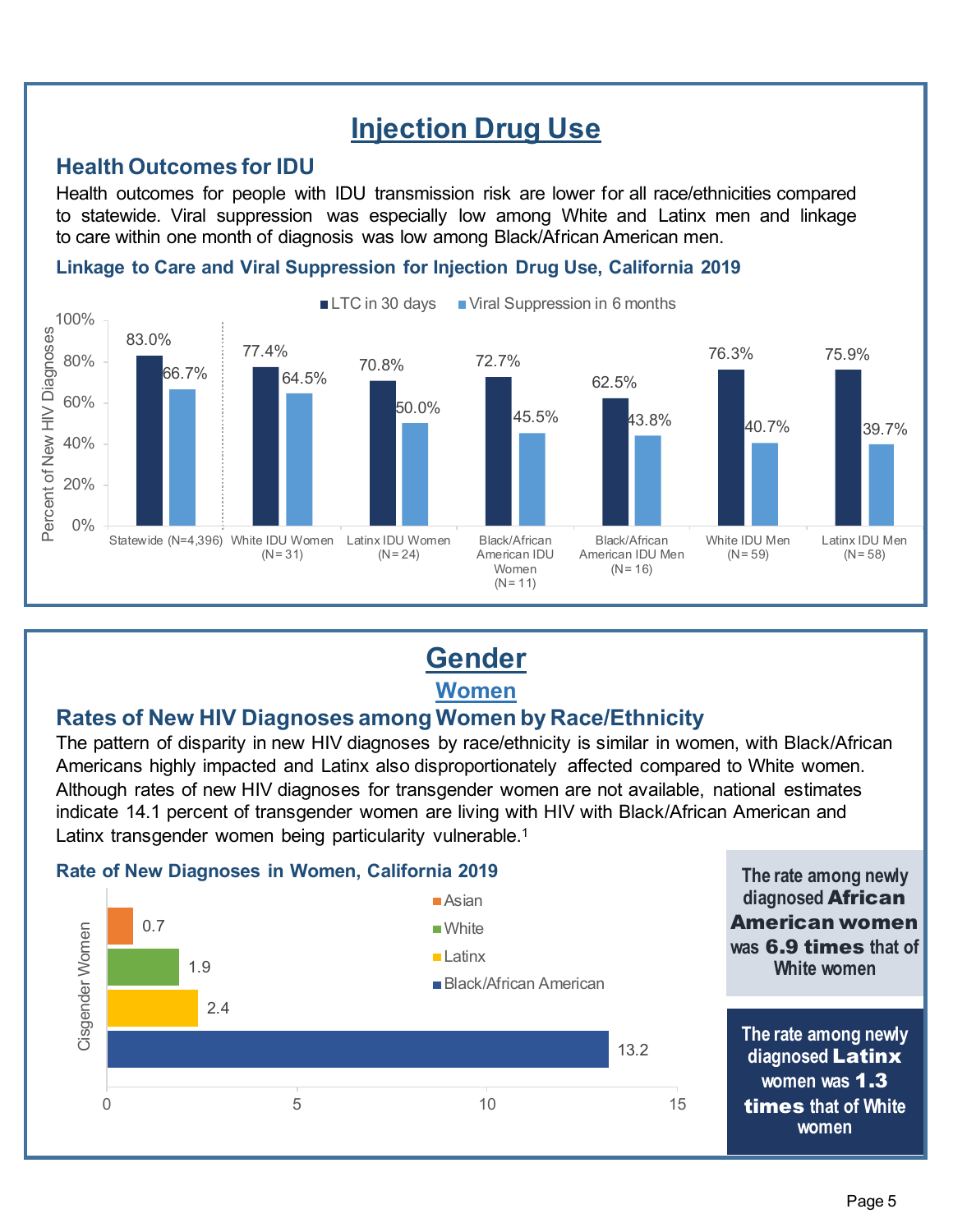## **Rate Trends of New HIV Diagnoses by Race/Ethnicity among Women**

Among cisgender women, the rate of new HIV diagnoses declined since 2010 across all race/ethnicity groups. Black/African American women decreased 26 percent from 17.9 new HIV diagnoses per 100,000 in 2010 to 13.2 in 2019. Yet, the disparity gap between Black/African Americans and Whites remains large and is higher for women than it is for men.





### **Health Outcomes for Women by Transmission Category**

Women whose transmission was attributed to heterosexual contact had significantly better viral suppression than those whose transmission was via IDU in spite of similar rates of linkage to care. Overall, viral suppression for heterosexual women is above the statewide average and higher than that of their male heterosexual counterparts.

#### **Linkage to Care and Viral Suppression for Women by Transmission Category, California 2019**

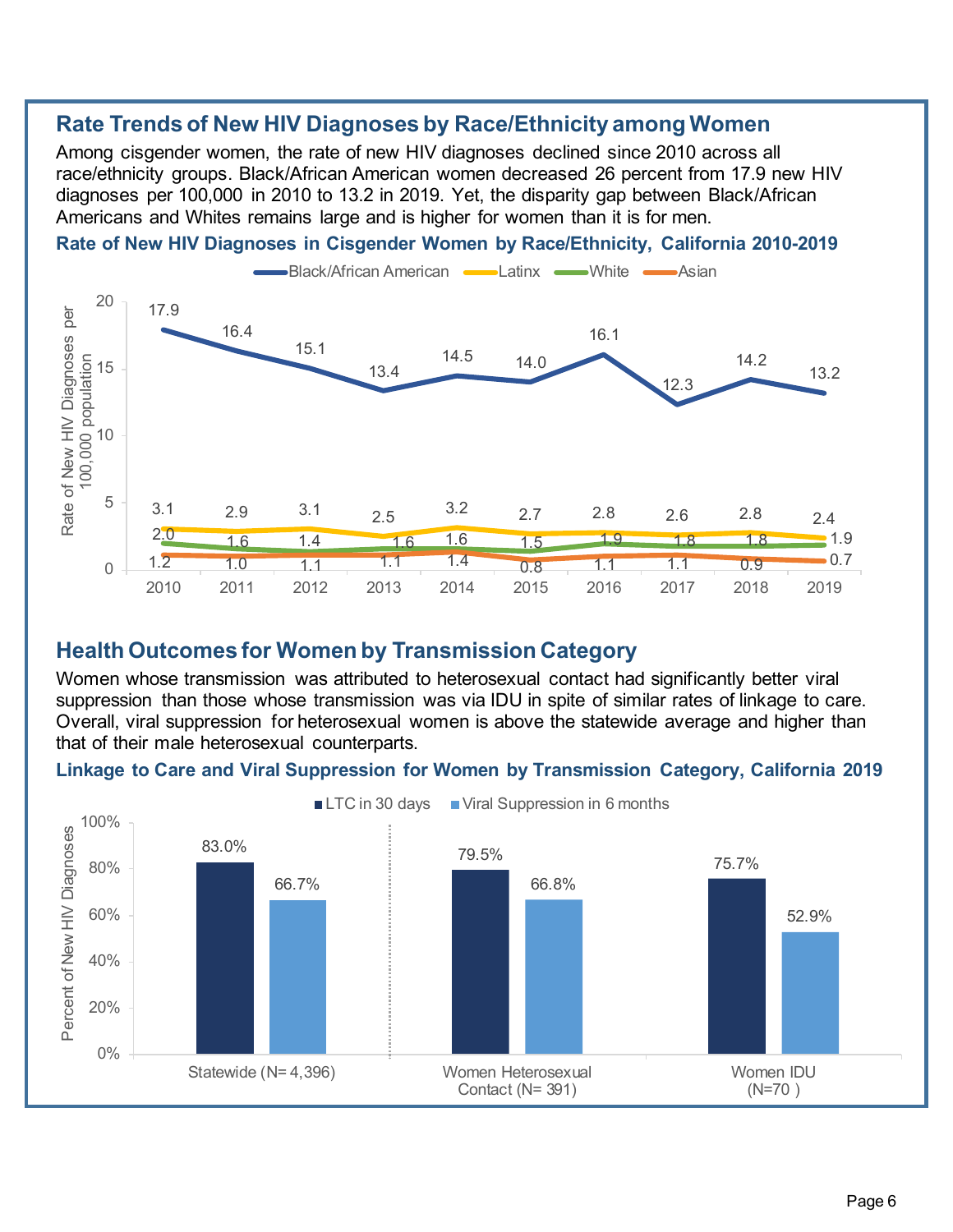## **Health Outcomes for Women by Race/Ethnicity**

Among women, linkage to care within one month of diagnosis was lower than the statewide average. Latinx and White women had the lowest viral suppression within six months of diagnosis at 61.1 and 58.7 percent respectively. In spite of having low linkage to care within one month of diagnosis, Asian women achieved the highest viral suppression within six months of diagnosis at 81.8 percent.



#### **Linkage to Care and Viral Suppression for Women by Race/Ethnicity, California 2019**

In 2019, 22 percent of new HIV diagnoses among White women were attributed to IDU while only 7 percent were attributed to IDU among Black/African American women. Among women with newly diagnosed HIV transmitted by IDU, Black/African American women had the lowest viral suppression with 72.7 percent linked to care within one month but only 45.5 percent virally suppressed within six months. Asian women achieved the highest viral suppression within six months of diagnosis and had zero transmissions attributed to IDU among new diagnoses. Among heterosexual women, Latinx and White women had the lowest viral suppression within six months of diagnosis at 65.3 percent and 64.3 percent, respectively.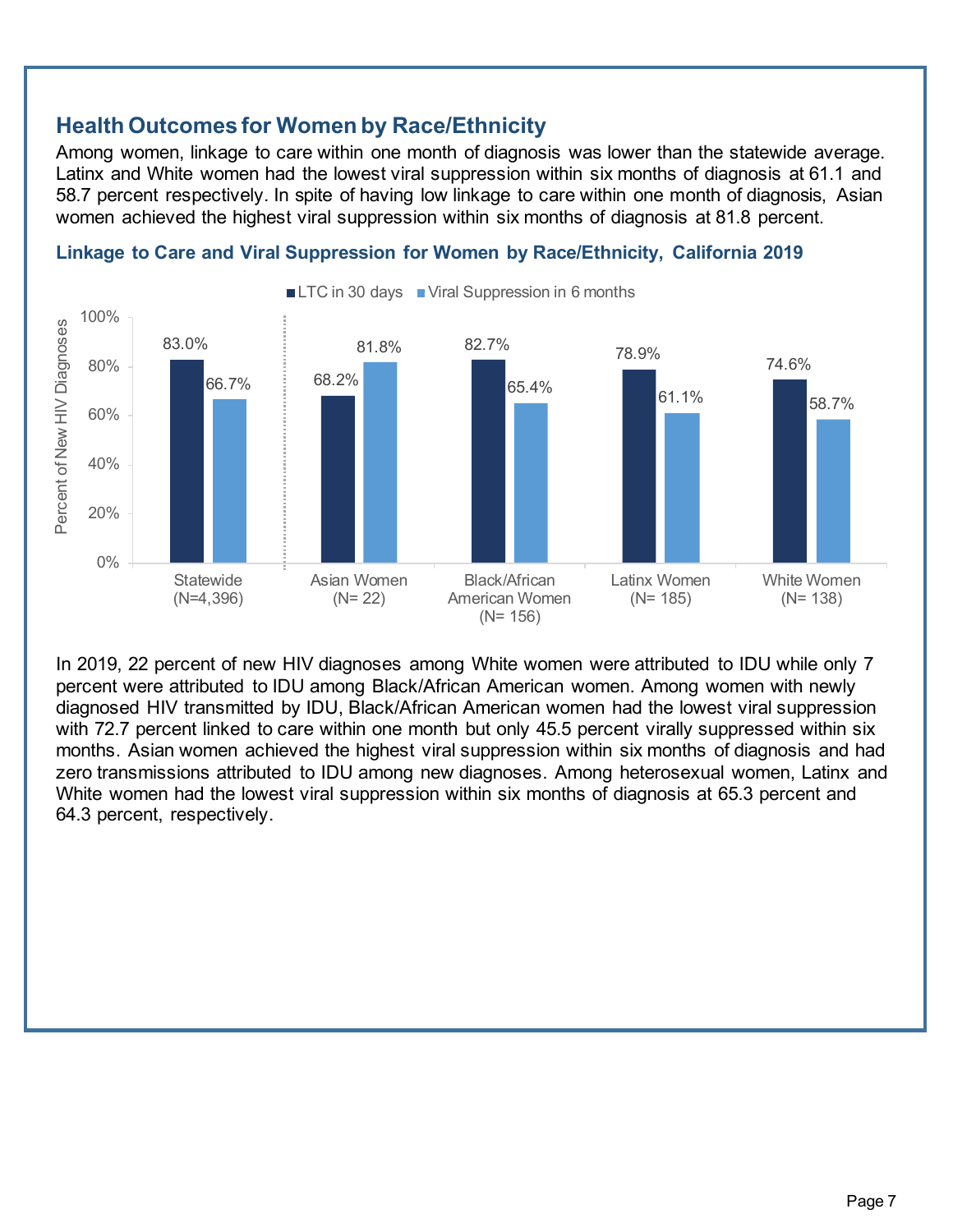



**Asian Women** N= 22

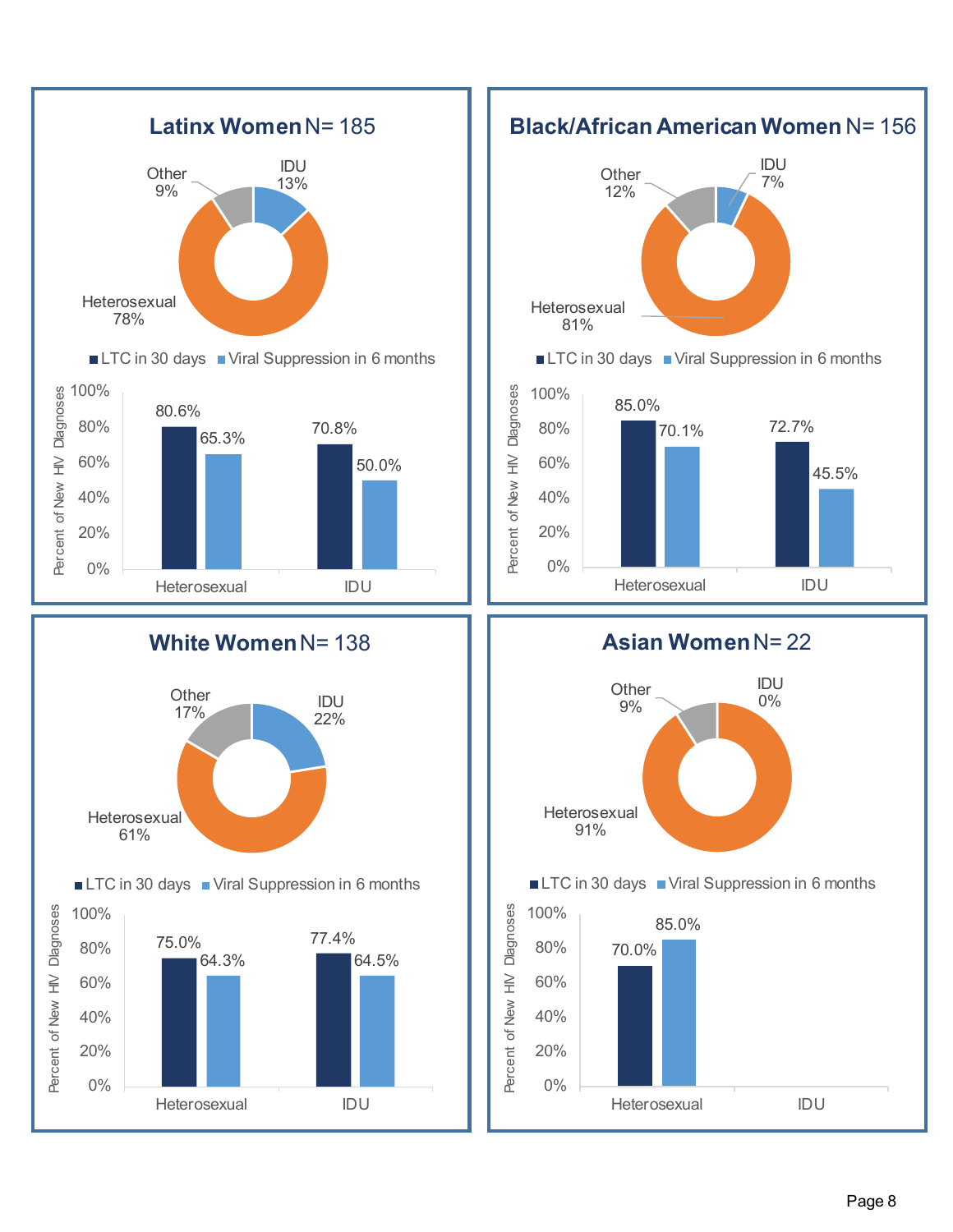## **Men**

## **Health Outcomes for Heterosexual Men**

Black/African American and Latinx heterosexual men have low viral suppression within six months of diagnosis, while Asian heterosexual men have low linkage to care within one month but the highest viral suppresssion within six months of diagnosis. Health outcomes among White heterosexual men were similar to the statewide average.

#### **Linkage to Care and Viral Suppression among Heterosexual Men, California 2019**



# **Transgender people**

# **New HIV Diagnoses among Transgender People**

In 2019, 92 percent of transgender people who received an HIV diagnosis were trans women. Although rates among transgender people are not available, it is estimated that both trans women and men are disproportionately affected by HIV. According to an analysis conducted by CDC scientists, HIV prevalence among transgender people in the US is estimated to be 9.2 percent overall, and higher among trans women (14[.1](#page-13-0) percent) than trans men (3.2 percent).<sup>1</sup>



### **New HIV Diagnoses among Transgender in California by Race/Ethnicity, 2019**

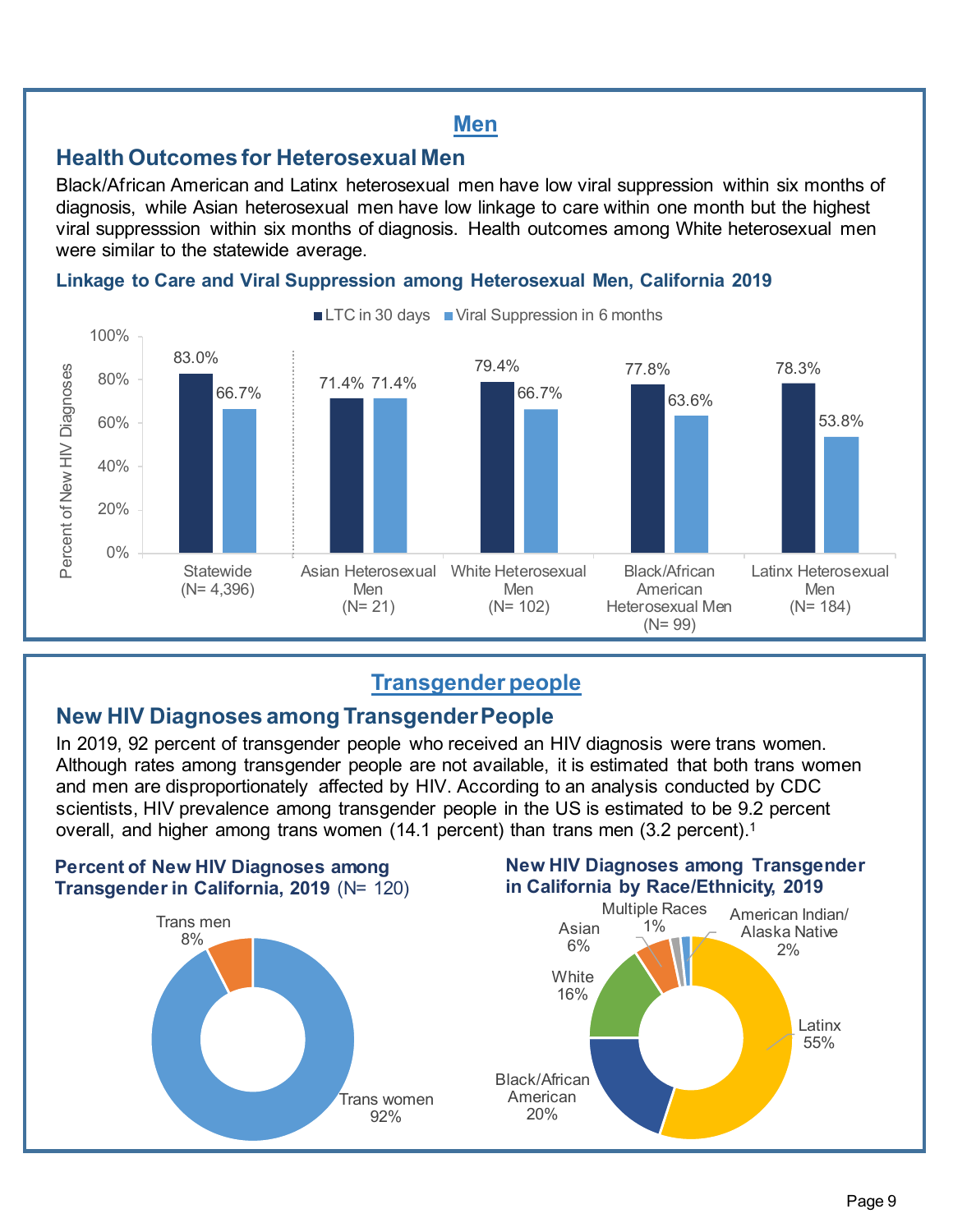# **Health Outcomes for Transgender People**

Compared to cisgender men and women, transgender women had the highest linkage to care within one month of HIV diagnosis and achieved the highest viral suppression within six months of HIV diagnosis. Data for transgender men not displayed to preserve confidentiality.

#### **Linkage to Care and Viral Suppression by Gender, California 2019**



# **Age Group**

## **Rate Trends of New HIV Diagnoses by Age Group**

From 2010 to 2019, the rates of new HIV diagnoses among all age groups have declined. The 25-34 age group had the highest rates of new HIV diagnoses and decreased by only one percent since 2010. The 45-54 age group had the largest rate decrease of 35 percent since 2010.

#### **Rate of New HIV Diagnoses by Age, California 2010-2019**

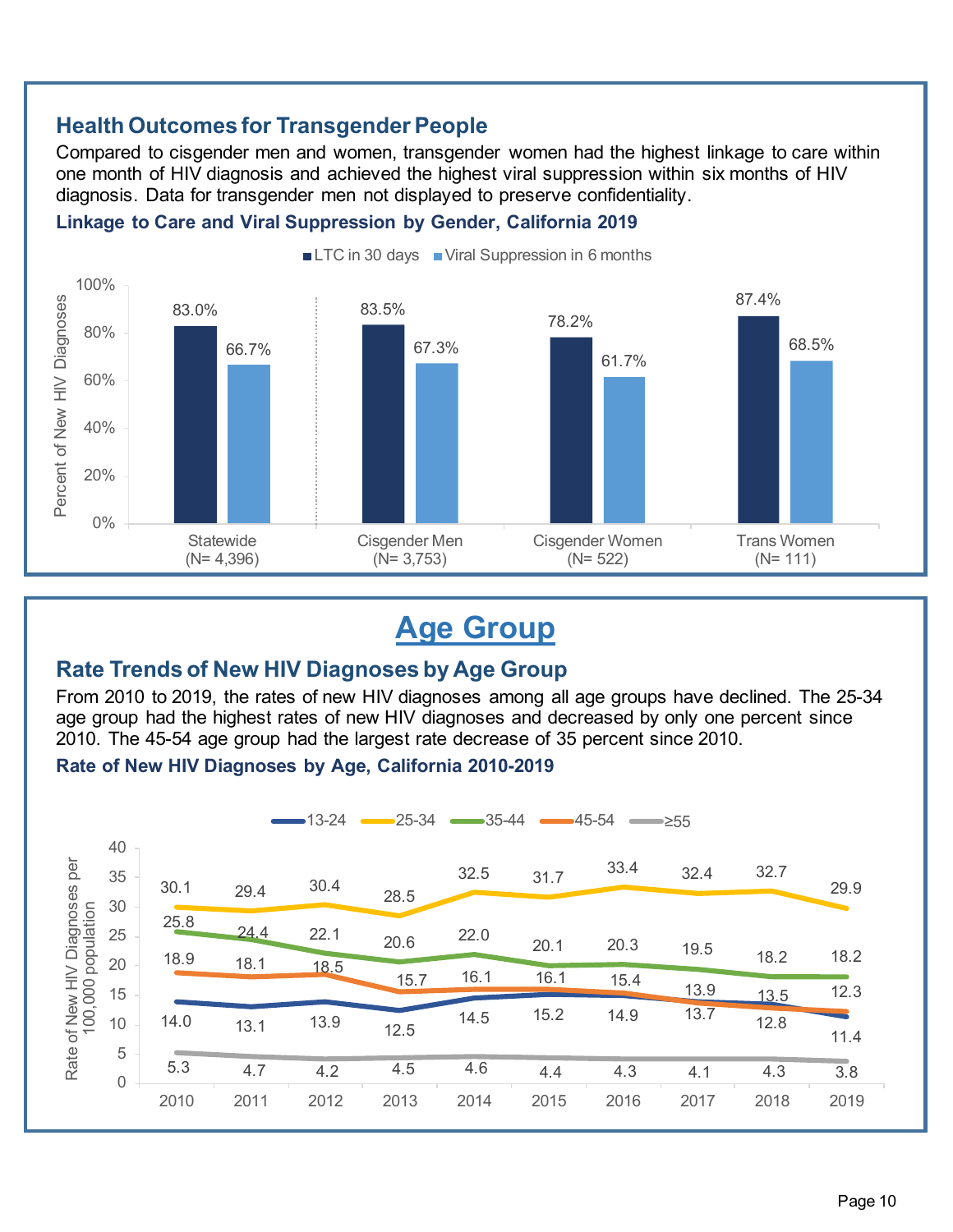#### **Rate Trends of New HIV Diagnoses by Race/Ethnicity among 13-24 Age Group**

Among the13-24 age group, Black/African Americans have significantly higher rates of new HIV diagnoses than any other racial/ethnic group. Although the rate among newly diagnosed 13-24 year old Black/African Americans has declined by 19 percent since 2010, the rate in 2019 was 8.2 times higher than 13-24 year old Whites. The rate among 13-24 year old Whites had the highest decrease (45 percent) since 2010, while the rate for 13-24 year old Latinx was the same in 2019 as it was in 2010.



#### **Rate of New HIV Diagnoses in 13-24 Age Group by Race/Ethnicity, California 2010-2019**

## **Health Outcomes by Age Group**

Health outcomes were similar across age groups, with the 55 and older age group having slightly lower viral suppression than other groups.

#### **Linkage to Care and Viral Suppression by Age Group, California 2019**



LTC in 30 days Viral Suppression in 6 months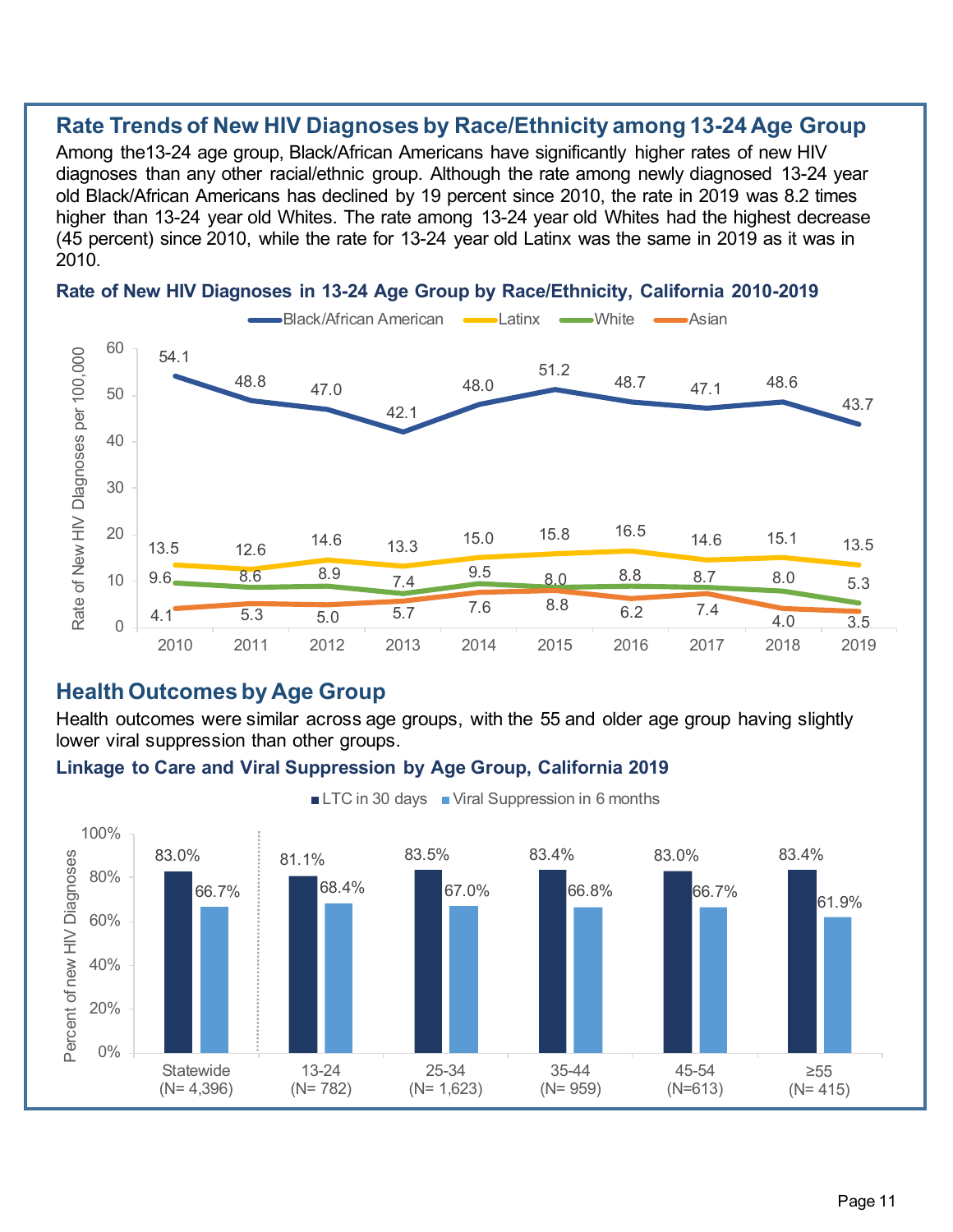# **Undiagnosed HIV**

Statewide, an estimated 13 percent of people living with HIV in 2019 were unaware of their infection. By race/ethnicity, Asians, Latinx, and multiracial people had the highest estimated percentage of individuals living with undiagnosed HIV. An estimated 18.5 percent of Asians,16.3 percent of Latinx, and 16.0 percent of multiracial people living with HIV were unaware of their infection. One of the goals of *Ending the HIV Epidemic: A Plan for America (EHE)* initiative is to increase the percentage of people who have knowledge of their status to at least 95% by 2025. The main goal of the EHE initiative is to reduce the number of HIV infections by 75% by 2025 and by 90% by 2030.

#### **Estimated Percent of Persons Living With HIV That Are Undiagnosed by Race/Ethnicity in California, 2019**

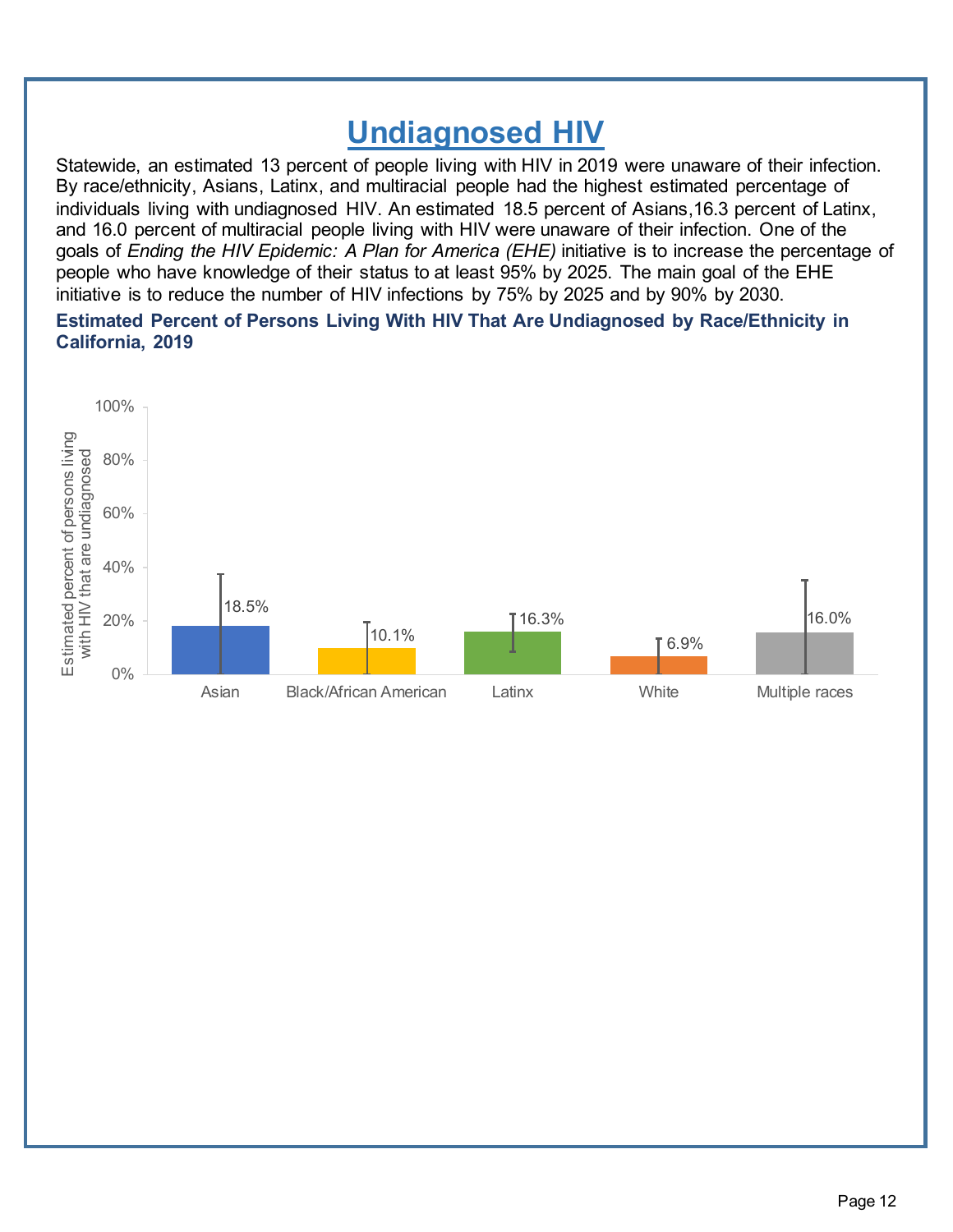# **Implications**

From 2010 through 2019, both the annual number and rate of new HIV diagnoses has declined in California. The number of new diagnoses declined by 17 percent from 5,327 in 2010 to 4,396 in 2019, while the rate of new diagnoses per 100,000 population declined by 23 percent, from 14.3 to 11.0 during the same time period. Although HIV has declined overall, disparities persist among racial/ethnic groups, gender, age, and transmission categories.

Among all racial/ethnic groups, Black/African Americans are the most disproportionately affected by HIV. In 2019, Black/African Americans made up approximately 6 percent of California's population, yet they accounted for 17 percent of California's HIV epidemic. Among women newly diagnosed with HIV, Black/African Americans accounted for 30 percent, and among transgender people they accounted for 20 percent. Rates among newly diagnosed Black/African American men are 3.8 times higher than White men, and among Black/African American women, 6.9 times higher than White women. Viral suppression among Black/African Americans is typically lower than other race/ethnicities regardless of gender, age, or transmission category.

Latinx make up the largest racial/ethnic group among new HIV diagnoses, accounting for 50 percent of all new HIV diagnoses in 2019; however, they also make up the largest racial/ethnic group in California at almost 40 percent. Disparities among Latinx include higher rates of HIV diagnoses and lower viral suppression, especially among heterosexual men, and IDU men and women. Rates among newly diagnosed Latinx men are 1.9 times higher than White men, and among Latinx women 1.3 times higher than White women. In addition, among MMSC, disparities between Latinx and Whites have increased from 2010 to 2019. In 2010, the rate of new diagnoses among Latinx MMSC was 1.3 times that of White MMSC; in 2019 it was 2.2 times that of Whites.

Transmission by MMSC, including MMSCIDU, makes up the majority of the HIV epidemic in California, accounting for 64 percent of new HIV diagnoses and 73 percent of all living HIV cases in 2019. Overall, health outcomes for MMSC are better than the statewide average and rates of new diagnoses among this group have declined by 29 percent since 2010. However, progress for MMSC has been uneven across race/ethnicities. While the rate of new diagnoses among White MMSC has declined by 47 percent since 2010, rates among other groups have declined at a slower pace resulting in increasing disparities.

The lowest rates of viral suppression by transmission category are for IDU followed by heterosexual contact. Regardless of gender or race/ethnicity, people who inject drugs typically have lower viral suppression than other transmission groups. With the exception of Black/African American men, linkage to care for people who inject drugs is similar to the statewide average, which suggests that retention in care may be an issue. Continued support of medication for opiate use disorder, syringe services and other harm reduction programs are important in order to improve retention in care. Efforts to root out medical stigma and bias, particularly in working to improve outcomes for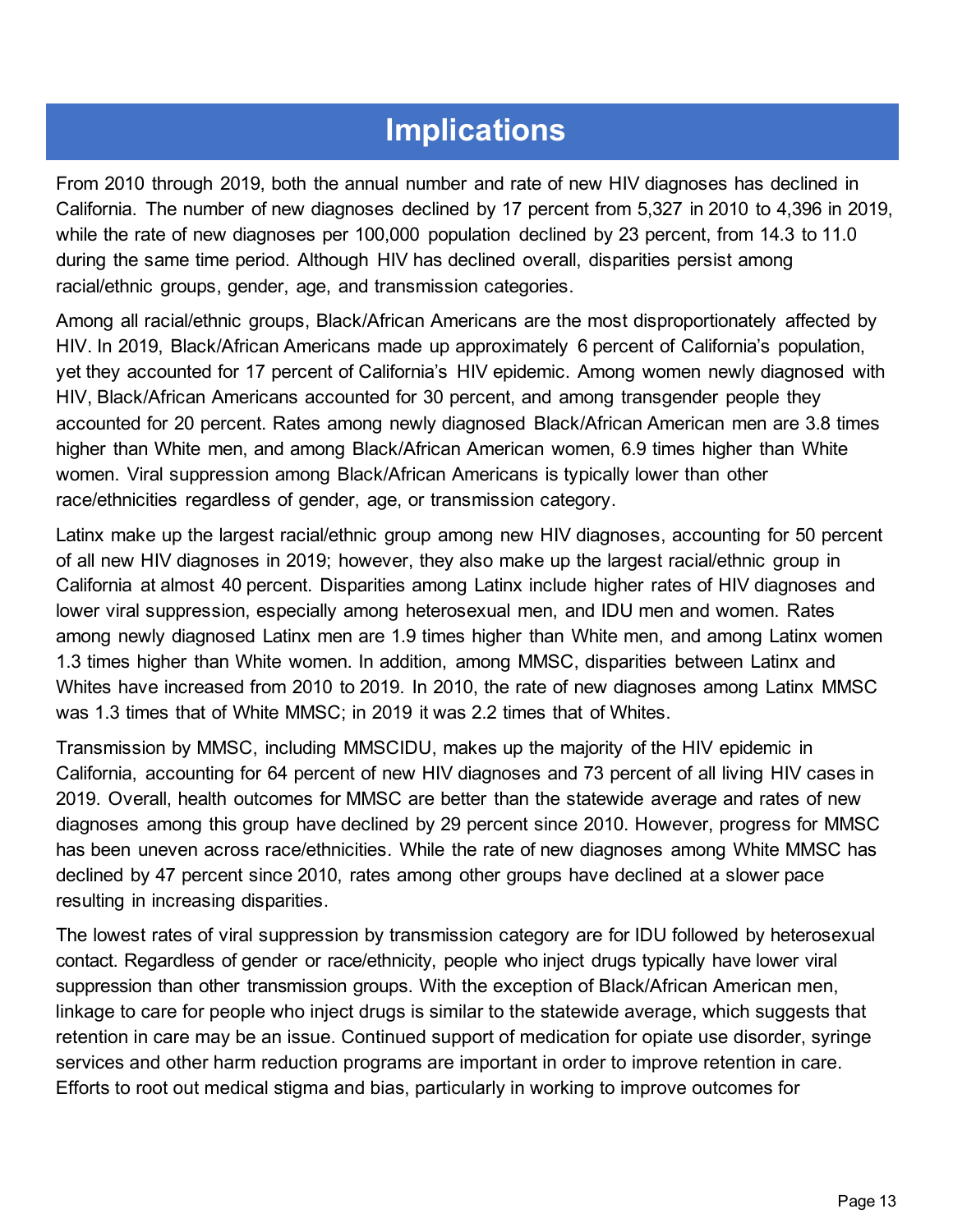Black/African American men, are critical to this effort. Recommendations to start patients on HIV medications as soon as possible after diagnosis should be followed for all patients, including those who use illicit substances.

Cisgender women made up about 12 percent of new HIV diagnoses in 2019. Although the rate of new HIV diagnoses among women has declined since 2010, disparities across race/ethnicity and transmission categories remain. From 2010 to 2019, Black/African American women have had the largest rate decrease, yet their rate is 6.9 times that of White women. Viral suppression among women varies depending on their transmission category. Women whose transmission was attributed to heterosexual contact on average have better viral suppression than those whose transmission was via IDU, suggesting post-linkage support services may benefit this group.

<span id="page-13-0"></span>Among transgender people diagnosed with HIV in 2019, 92 percent were transgender women and 8 percent were transgender men. Health outcomes among newly diagnosed transgender women were the highest among all gender groups, with 68.5 percent achieving viral suppression within six months of diagnosis. Although rates for transgender people are unknown, national HIV prevalence among transgender people is estimated at 9.2 percent with transgender women among the groups most affected by HIV. [1](#page-13-1)

In 2019, an estimated 13 percent of people living with HIV in California were unaware of their infection. By race/ethnicity, the highest percentage of undiagnosed HIV is estimated to be among Asians (18.5 percent), Latinx (16.3 percent), and multiracial people (16 percent). Understanding disparities among the estimated undiagnosed population is important, to focus HIV testing and prevention initiatives.

The only way to end the HIV epidemic is by ensuring effective HIV prevention and treatment reaches all communities, especially those disproportionately affected by HIV. It is also important to consider all factors that contribute to health disparities, including structural and social factors such as racism, poverty, stigma, access to care, and education. Efforts should focus on closing disparities among the populations most impacted by HIV, especially Black/African Americans. Since Latinx are quickly becoming the largest proportion of people living with HIV, it is important to offer services that are culturally and linguistically appropriate. Both individual-level and structural interventions are necessary to reduce HIV transmission and eliminate health inequities.

<span id="page-13-1"></span><sup>1</sup> Jeffrey S. Becasen, Christa L. Denard, Mary M. Mullins, Darrel H. Higa, and Theresa Ann Sipe, 2019: Estimating the Prevalence of HIV and Sexual Behaviors Among the US Transgender Population: A Systematic Review and Meta-Analysis, 2006–2017 American Journal of Public Health 109, e1 e8, https://www.ncbi.nlm.nih.gov/pmc/articles/ PMC6301428/ Accessed 4/6/21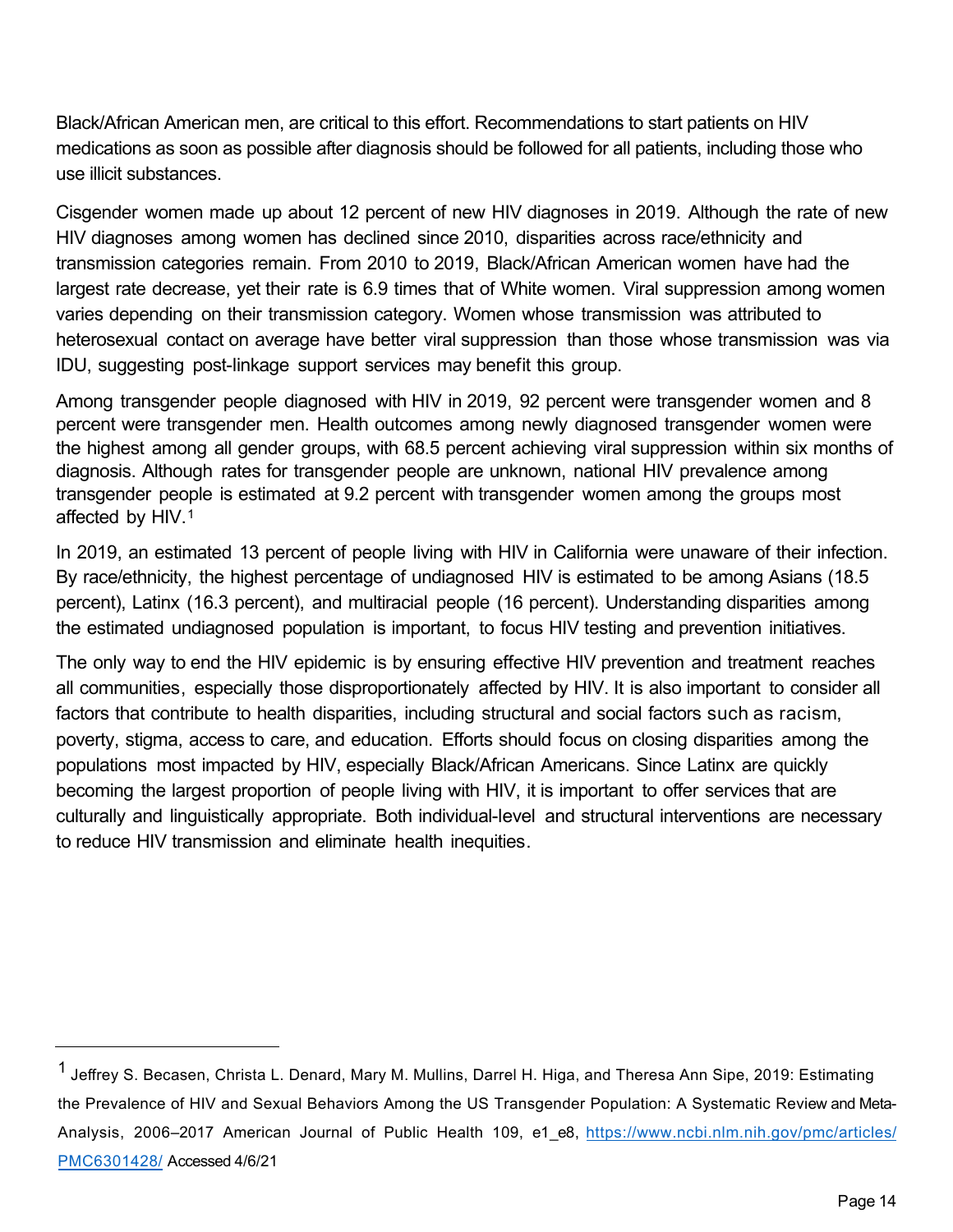# **Technical Notes**

The information presented in this fact sheet is based on HIV surveillance data reported to the OA through December 31, 2020, allowing for a minimum of 12 months' reporting delay. For living HIV cases, persons are presumed to reside in California if the most recent available address is located in the state. For new diagnoses, persons are included if they were living in California at the time of diagnosis.

The term HIV infection is defined as any diagnosis of HIV infection that met the Centers for Disease Control and Prevention (CDC) surveillance case definition, regardless of the stage of disease (stage 0, 1, 2, 3 [AIDS], or unknown). Because persons test at differing times after becoming infected, the number of persons with newly diagnosed HIV infection is not necessarily representative of persons newly infected with HIV (HIV incidence).

Please use caution when interpreting data on trends for groups with fewer than 20 cases. Small fluctuations from year to year can lead to dramatic changes in rates, which may not be indicative of changes in the epidemiology of HIV in these populations.

**Undiagnosed**: The estimated percent of undiagnosed persons living with HIV infection in California was calculated using the CD4-based model generated by the CDC. For more information about the CD4-based methodology, please see *[Hall HI, Song R, Tang T, An Q, Prejean J, Dietz P, Hernandez](https://publichealth.jmir.org/2017/1/e8/)  [AL, Green T, Harris N, McCray E, Mermin J HIV Trends in the United States: Diagnoses](https://publichealth.jmir.org/2017/1/e8/) and [Estimated Incidence, JMIR Public Health Surveill 2017;3\(1\):e8.](https://publichealth.jmir.org/2017/1/e8/)*

**Age**: For newly diagnosed persons, the age group is based on the date of diagnosis. For persons living with HIV, the age group is based on the age at the end of the specified calendar year.

**Gender**: Persons were classified as being transgender if a case report form affirming their transgender status was present in HIV surveillance data by December 31, 2020. Otherwise individuals were classified according to their sex-at-birth.

**Race and ethnicity**: Latinx persons can be of any race. Race/ethnicity data were collected using Asian/Native Hawaiian/Pacific Islander as a single category until 2003; therefore persons who were classified as Asian/Native Hawaiian/Pacific Islander prior to 2003 and for whom no subsequent race/ethnicity information is available are classified as Asian, because they cannot be disaggregated. Although California Government Code Section 8310.5 requires CDPH to tabulate information by expanded ethnicities for each major Asian and Pacific Islander group, the data shown here are not disaggregated into those groups in order to maintain the confidentiality of these persons.

**Transmission category**: Transmission category is the term for classifying cases based on a person's reported HIV risk factors. The classification results from selecting the single risk factor most likely to have been responsible for transmission, even if multiple risk factors were reported. The CDC hierarchy of risk factors, from most likely to lead to HIV transmission, to least likely, is as follows: